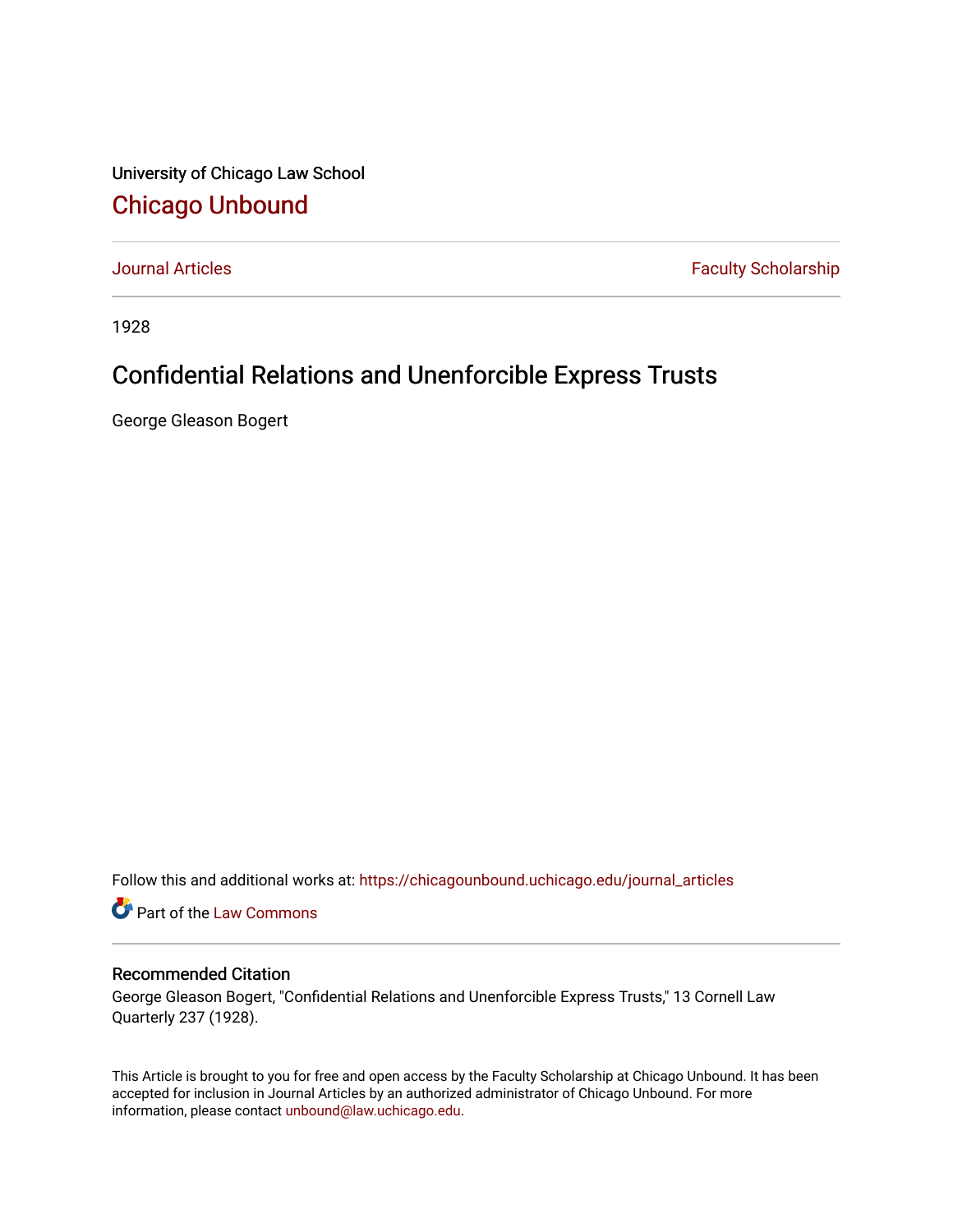## **CONFIDENTIAL** RELATIONS **AND UNEN-**FORCIBLE EXPRESS **TRUSTS**

## GEORGE GLEASON **BOGERT\***

It is a commonplace that courts of equity frequently base relief solely on the violation of a confidential relation. One of numerous examples of this action is to be found in the constructive trusts which are often created where a grantee has broken an oral, unenforcible promise to hold in trust for the grantor, and the grantee stood in a confidential relation to the grantor at the time of the making of the promise. The following is a typical case: A has conveyed land to B on B's oral agreement to hold it in trust for A and reconvey at A's command. A and B were in confidential relations before the deed was made. The Statute of Frauds prevents the enforcement of B's express promises. The retention of the land after setting up the Statute is not generally regarded as such inequitable conduct as to justify a decree that the holder is a constructive trustee. But the breach of the "confidential relation" existing between A and B is made the sole basis of a constructive trust in favor of A.

The scope and rationale of this doctrine seem unsatisfactorily explained. Doubtless there is some truth in the remark of Professor Pomeroy<sup>1</sup> that chancery declines to define the term "confidential relation" in order to preserve for itself complete liberty of action. It would seem, however, that sufficient freedom could be retained without shrouding the subject in the vague, conflicting generalities which now obtain.

An effort will here be made to examine some of the judicial and editorial expressions on the subject and to offer a scheme of analysis which may clarify thought.

Discussion is confined to the typical case outlined above. Similar will cases are excluded. Numerous other non-trust cases where confidential relationship is an important factor are not considered. To avoid the use of the cumbersome phrases, "the one trusting," "the one expressing confidence," "the confider," and the like, the word "grantor" will be used to refer to the person who has occupied the trusting or confiding end of the confidential relationship. And with like purpose the awkward phrases, "the one trusted," "the party relied upon," "the confidante," and similar words, will be

<sup>\*</sup>Professor **of Law, University of** Chicago **Law School.**

**<sup>12</sup>POMERoY, EQUITY JURISPRUDENCE (4th ed. 1918)** § **956.**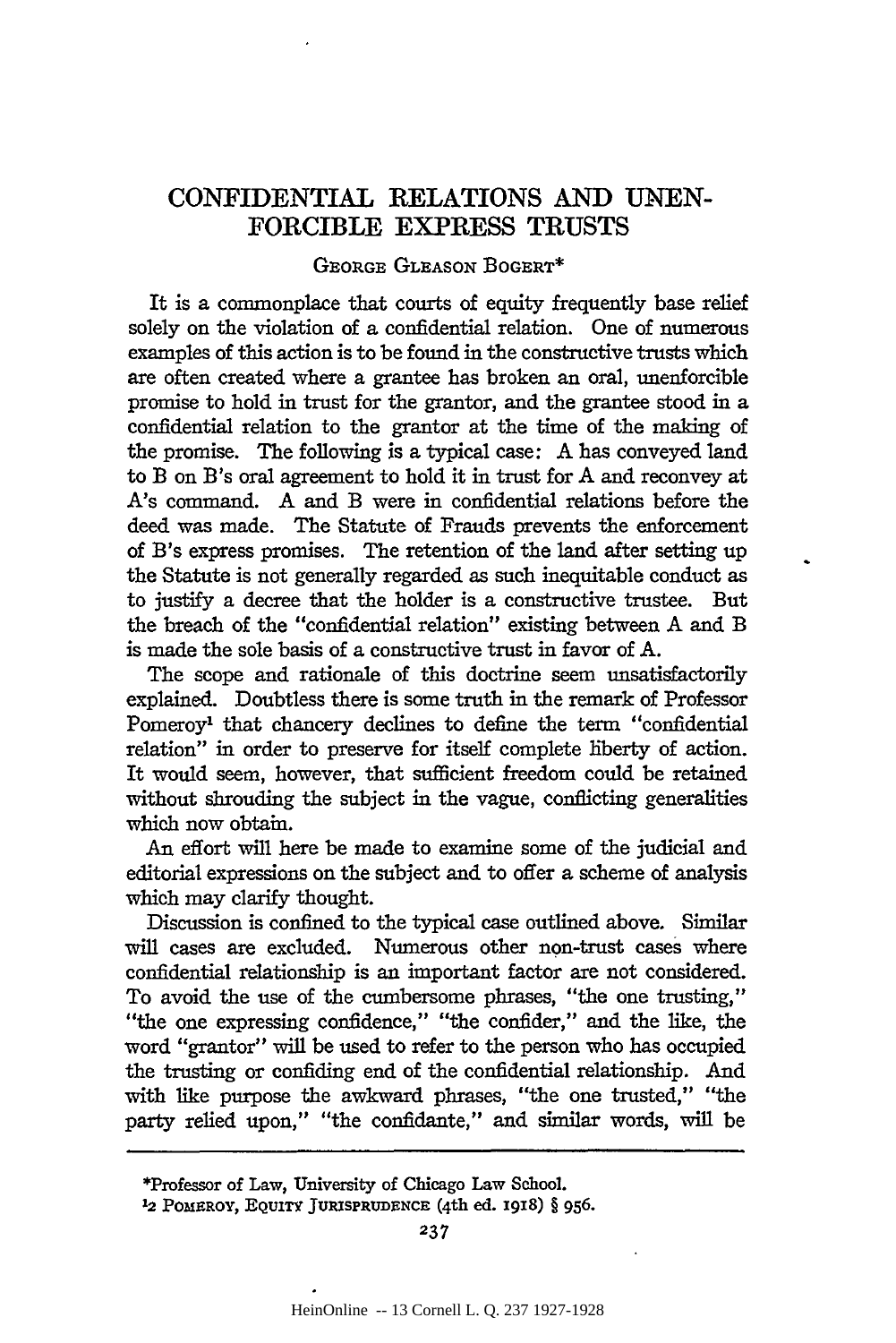replaced by the word "grantee" when it is desired to indicate the individual who has been the recipient of trust and confidence.

In the law of trusts no extensive effort seems to have been made to keep the terms "confidential relation" and "fiduciary relation" distinct. They are generally used interchangeably.<sup>2</sup> The quotations hereinafter given sometimes use "confidential," sometimes "fidu ciary." They are in fact referring to the same type of relation.

Reference to a few of many judicial and editorial discussions of the meaning and theory of operation of the confidential relation doctrine will, it is believed, illustrate the prevalent confusion.

Many definitions of "confidential relation" seem question-begging or so vague as to be valueless. In this class might be placed the following:

"Stripped of all embellishing verbiage, it may be confidently asserted that every instance in which a confidential or fiduciary relation in fact is shown to exist will be interpreted as such... If a relation of trust and confidence exists between the parties (that is to say, where confidence is reposed by one party and a trust accepted by the other, or where confidence has been acquired and abused), that is sufficient as a predicate for relief."<sup>3</sup>

"A person is said to stand in a fiduciary relation to another when he has rights and duties which he is bound to exercise for the benefit of that other person."<sup>4</sup>

A confidential relationship is one "in which, if a wrong arise, the same remedy exists on behalf of the injured party as would exist against a trustee on behalf of a cestui que trust."<sup>5</sup>

An important question upon which one might well expect to find light in the decisions, is whether "confidential relation" means *a pre-existing* state of trust and confidence or whether it may be a status arising at the time of the conveyance in question and the expression of which is consummated in the conveyance.

Some judicial definitions seem broad enough to cover cases where the sole proof of the confidential relationship is the deed given on the faith of the oral promise. Thus the Supreme Court of Illinois has used these words:<sup>6</sup>

"A fiduciary relation exists in all cases in which influence has been acquired and abused. The origin of the confidence

ZQuinn v. Phipps, **113** So. 49, 421 (Fla. **1927).**

**426** R. **C.** L. **93.**

8 Seeberger v. Seeberger, **325** Ill. 47, **51,** 155 **N. E.** 763 (1927).

<sup>2</sup> Kochorimbus v. Maggos, 323 Iil. **510,** 154 N. B.235(I926); Newell v. Halloran, 250 Pac. 986 (Utah, 1926); **20** R. C. L. §§ 93, 96; 39 Cyc. 182; 2 POMEROY, *op. cit. supra* note **I,** § 955.

zDick v. Albers, 243 Ill. **231,** go N. E. 683 **(1909).**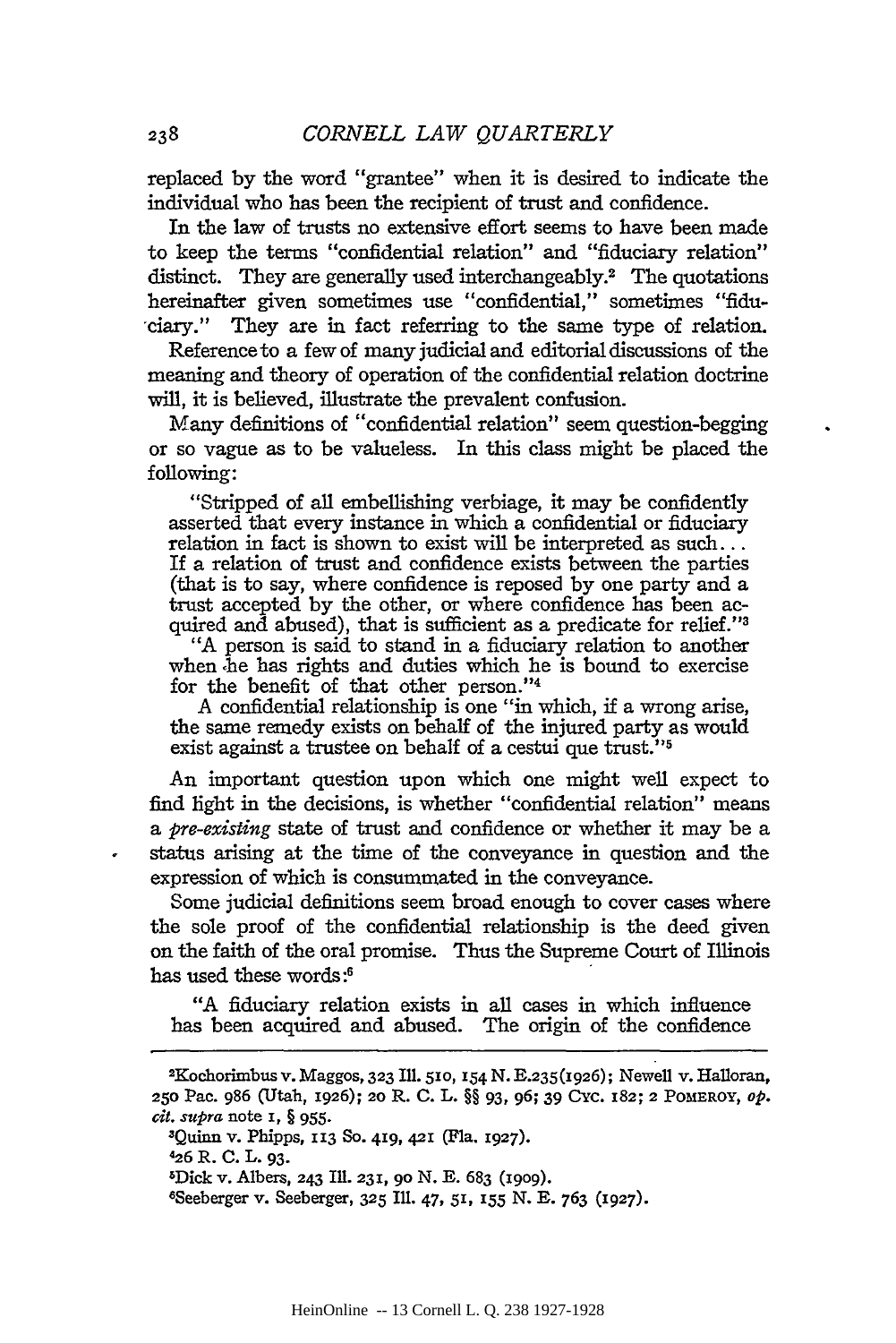is immaterial. It may be moral, social, domestic, or purely personal. If the confidence is in fact reposed by the one party and accepted by the other, the relation is fiduciary, and equity will regard dealings between the parties according to the rules which apply to such relation."

Some Illinois decisions appear to support the conclusion that the apparent breadth of the Illinois definition is actual. Thus, in *Kochorimbus v. Maggos,7* the only evidence of the confidential relation between grantor and grantee was that **(i)** the parties had known each other for twenty years, (2) their wives were cousins, and **(3)** the grantor had trusted the grantee in connection with the conveyance of the particular property in litigation. There was no proof of other business dealings between them in which the grantor had trusted the grantee. Obviously items  $(i)$  and  $(i)$  do not show a confidential relationship. But the court held that there was such relationship, apparently basing its decision on the single act of trusting out of which the litigation arose. This tendency to define the confidential relation which causes equity to act in these cases as one which existed before the conveyance *or* arose out of and at the time of the conveyance, is also manifested in numerous other cases.<sup>8</sup>

There are, however, many other cases in which the grantor had, by various acts, for a longer or shorter period before the conveyance, placed reliance on the good faith and skill of the grantee, so that it could be said that there was a *pre-existing* status of trust and confidence.<sup>9</sup> Whether or not the existence of this relationship before the grant on an oral promise was necessary to enable equity to create a constructive trust out of the transaction, at least there was such prior intimacy in business affairs.

In other decisions dominance or superiority seems to be treated as a *sine qua* non to the origin of a confidential relationship. It is said that the grantee must be one who overshadows the grantor, by reason of superior physical condition, maturity, experience,

**<sup>7323</sup>**Ill. **510, 154 N. E. 235 (1926).** <sup>8</sup>

Smith v. Sharp, **70** Calif. App. 336, **233** Pac. 374 (1925); Cameron v. Ward, 8 Ga. **245** (185o); Meheula v. Hausten, 29 Haw. **3o4** (1926); Lewis v. Ziegler, **1o5** Mo. 604, 16 S. W. **862** (I89I); Wells v. Cline, **19** Ohio App. 165 (1924); Hatcher v. Hatcher, 264 Pa. **105, 107** At1. 66o **(1919).**

<sup>9</sup> See, for example, Dahlgren v. Dahlgren, I Fed. **(2d)** 755 **(C.** A. Dist. Col. 1924); Cole v. Manning, 248 Pac. IO65 (Calif. **1926);** Wood v. White, **123** Me. **139, 122** Atl. **177 (1923);** Goldsmith v. Goldsmith, **145** N. Y. *313,* 39 N. **E. 1057** (1895); Sinclair v. Purdy, **235** N. Y. 245, **139** N. **E. 255** (1923); Broadway Bldg. Co. v. Salafia, 47 R. I. **263, 132** Atl. **527** (1926).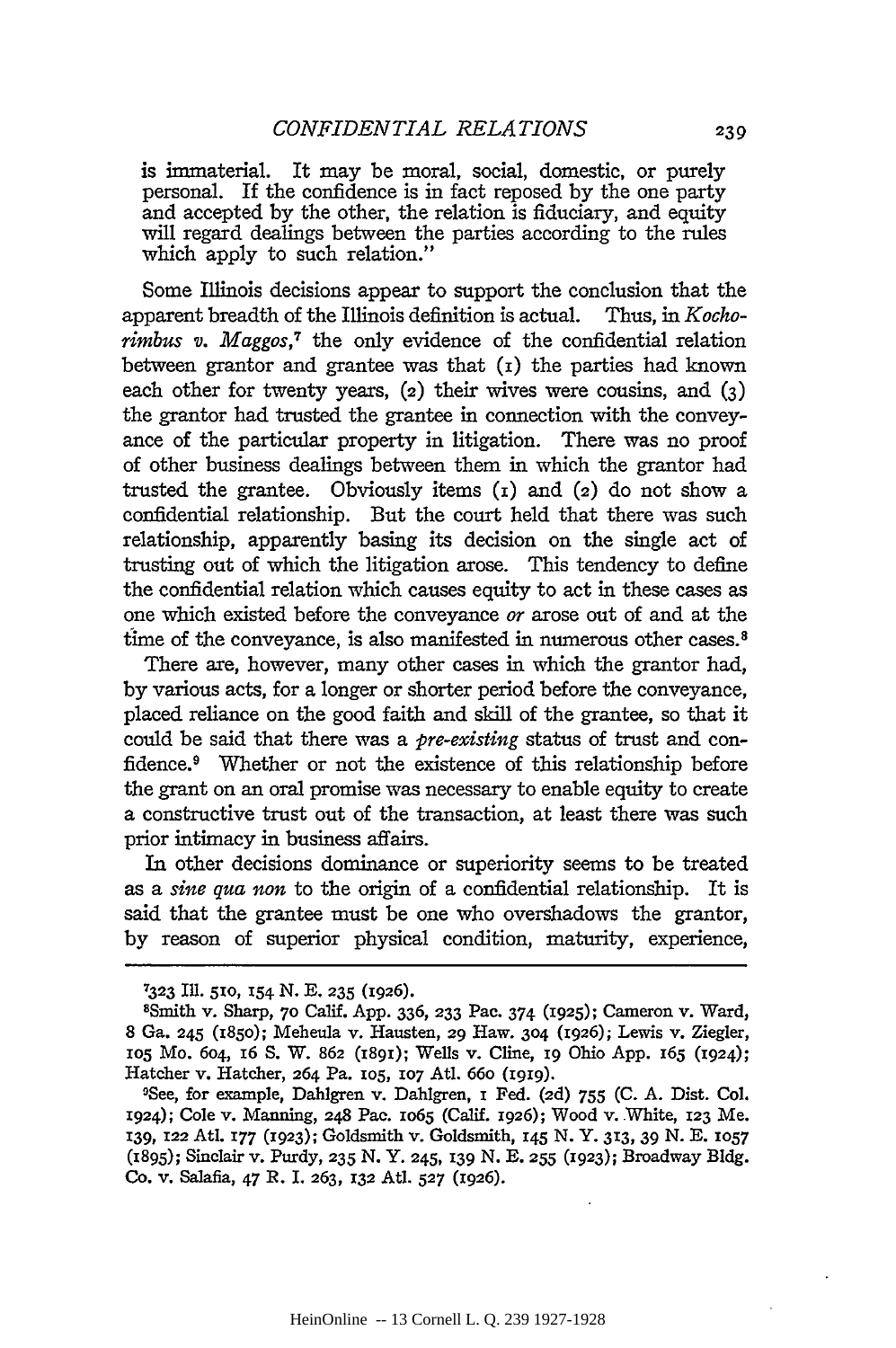education or some other qualification. Thus, an Indiana Court has said:10

"There is no invariable rule for determining the existence of a fiduciary relationship, but it would appear from the decisions that there must be not only confidence of the one in the other, but there must exist a certain inequality, dependence, weakness of age, of mental strength, business intelligence, knowledge of the facts involved, or other conditions giving to one advantage over the other."

And a Utah court has recently made the following statement: $\mathbf{u}$ 

"The doctrine rests upon the principle of inequality between the parties, and implies a position of superiority occupied **by** one of the parties over the other. Mere confidence in one person **by** another is not sufficient alone to constitute a fiduciary relationship. The confidence must be reposed **by** one under such circumstances as to create a corresponding duty, either legal or moral, upon the part of the other to observe the confidence, and it must result in a situation where as a matter of fact there is superior influence on one side and dependence on the other."<sup>12</sup>

In numerous cases courts have laid emphasis on lack of equality between the parties as proving a confidential relationship,<sup>13</sup> and sometimes lack of dominance or overweening influence has been treated as a reason for refusing to find a confidential relation. <sup>4</sup> But in other decisions the fact of great superiority of position seems to have been ignored as a basis **for** finding a confidential relation. Thus, in *Davis v. Stambaugh,"5* an aged father on his death bed granted land to his daughter under an oral trust. The court refused to enforce an express or constructive trust and did not discuss the confidential relation doctrine.

Do certain relationships by blood or marriage *per* se show "confidential relations" of the kind in question? Or is kinship merely

<sup>1</sup> 0 Yuster v. Keefe, 46 Ind. App. 46o, go N. E. 920 **(191o).**

<sup>&</sup>quot;Newell v. Halloran, *supra* note 2, at 988. The grantee in this case had been the agent of the grantor previously, but this relationship had terminated. Since there was no superiority or dominance in favor of the grantee, the only possible basis for finding a confidential relation was the single act of trusting on which the case was founded. This was held insufficient to show a confidential relationship.

For similar pronouncements, see Duncan v. Dazey, **318** Ill. 5o0, 149 N. **E.** 495, **505 (1925);** Rubin v. Midlinsky, **321** Ill. 436, **152 N. E. 217 (1926).**

<sup>&</sup>quot; 3Odell v. Moss, **137** Calif. 542, **70** Pac. 547 **(19o2);** Hall v. Livingston, 3 Del. **Ch.** 348 (1869); Reigel v. Wood, io Okla. **279, 229** Pac. **556 (1924).**

<sup>1</sup> 4 Winkler v. Korzuskiewicz, 118 Kan. **470,** 211 Pac. 124 (1923). '5163 Ill. 557, 45 N. E. **170** (1896).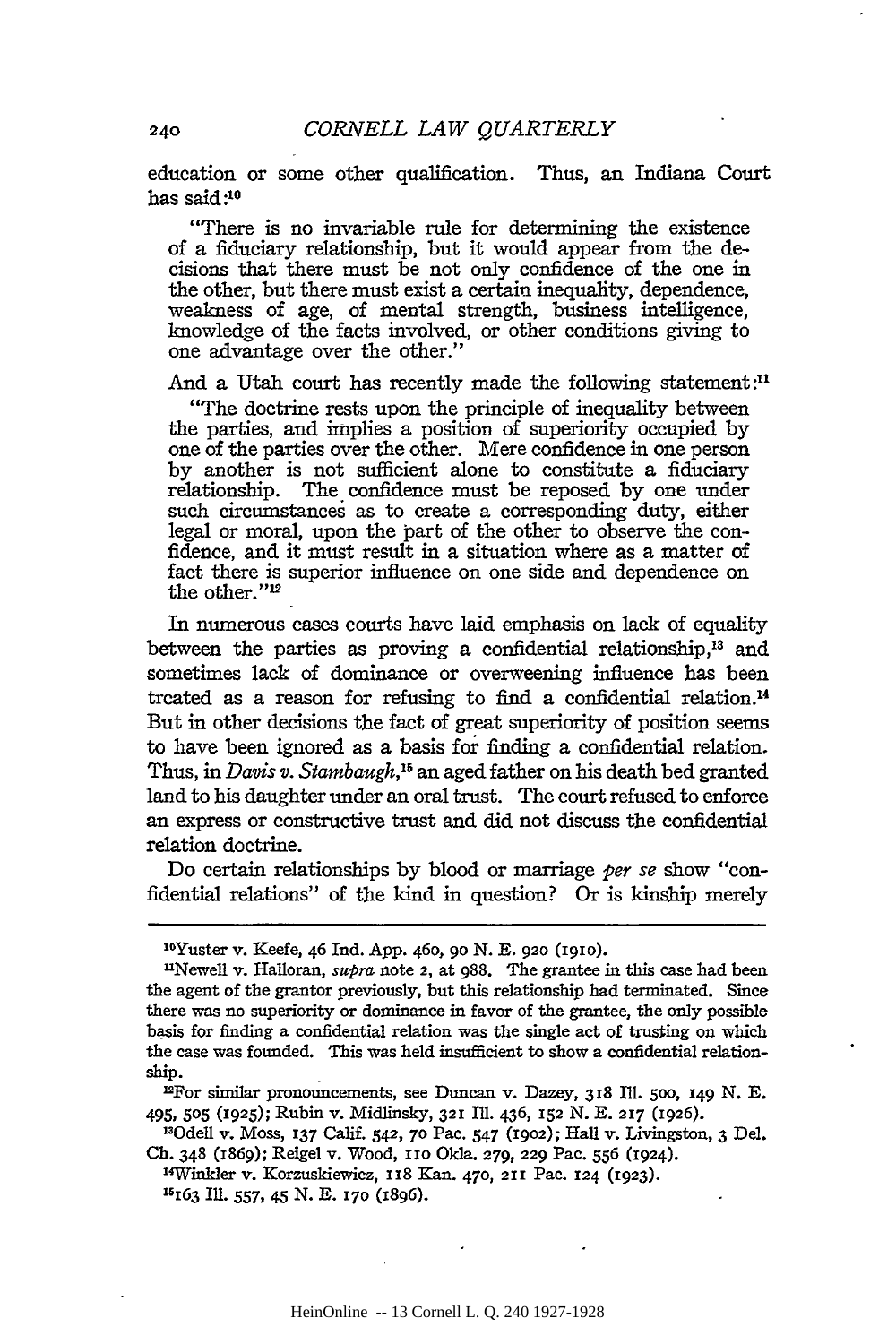evidence which may, alone or coupled with other facts, show a technical "confidential relation?" In numerous cases absence of a confidential relationship has been found, notwithstanding close kinship between grantor and grantee, $16$  while in other instances kinship has been a factor of more or less influence in inducing the court to decree a confidential relationship.<sup>17</sup>

When one turns from the definition of the term "confidential relation" to the theory on which the rule operates in saving oral promises from the nullifying effect of the Statute of Frauds, one is met with similarly conflicting views. In some cases the courts have said that the transfer was "presumed fraudulent," but that this presumption might be overcome by evidence showing fairness and good faith on the part of the grantee, and full information in the grantor.

One able judge has described the reason of the rule as "constructive fraud, arising from the abuse of the confidential relation existing between grantor and grantee."<sup>18</sup> The word "constructive" in this connection may be subjected to criticism as leaving room for argument whether fraud implied in fact or fraud in law is meant, whether the fraud in question may be disproved or is irrefutably proved by the breach of the oral promise by the grantee who stood in a confidential relation.

It has been suggested that an implied agreement by the fiduciary not to acquire a personal advantage may explain some of the confidential relation cases.<sup>19</sup>

In a recent opinion entitled to great weight there seems to be a suggestion that there is an implied exception to be read into the Statute of Frauds, or that the grantor is justified in believing that he may create his trust without a writing because no fiduciary will set up the statute against his principal.<sup>20</sup>

' 8Burch, **J.,** in Silvers v. Howard, io6 Kan. 762, **19o** Pac. **I,** 4 **(1920).** 19Nat. Wire Bound Box Co. v. Healy, 189 Fed. 49 (C. C. A. 7th, **I911).** 2 0Cardozo, **J.,** in Sinclair v. Purdy, supra note 9, at **253.**

<sup>&</sup>lt;sup>16</sup>Willis v. Robertson, 121 Iowa, 380, 96 N. W. 900 (1903); Burch v. Nicholson, **157** Iowa, **502, 137** N. W. io62 **(1912);** Von Buchwaldt v. Schlens, **123** Md. 405, gi Atl. 466 (1914); Wolfskill v. Wells, **154** Mo. App. **302,** 134 S. W. **51 (1911);** Curtis v. Crossley, 59 N. **J.** Eq. 358, 45 Atl. **905** (igoo); Rabassa v. Raab, 95 N. J. Eq. **255, 122** Atl. **309** (1923); Hamilton v. Buchanan, **112** N. **C.** 463, **17** S. E. 159 (1893); Parkes v. Burkhardt, ioi Wash. 659, **172** Pac. go8 (igi8).

**<sup>-</sup>** "Butler v. Hyland, **89** Calif. 575, **26** Pac. iio8 (1891); Rodriguez v. Rodriguez, 69 Calif. App. 399, **231** Pac. 375 (1924); Vosburgh v. Knight, **71** Colo. 473, **207** Pac. 1112 (1922).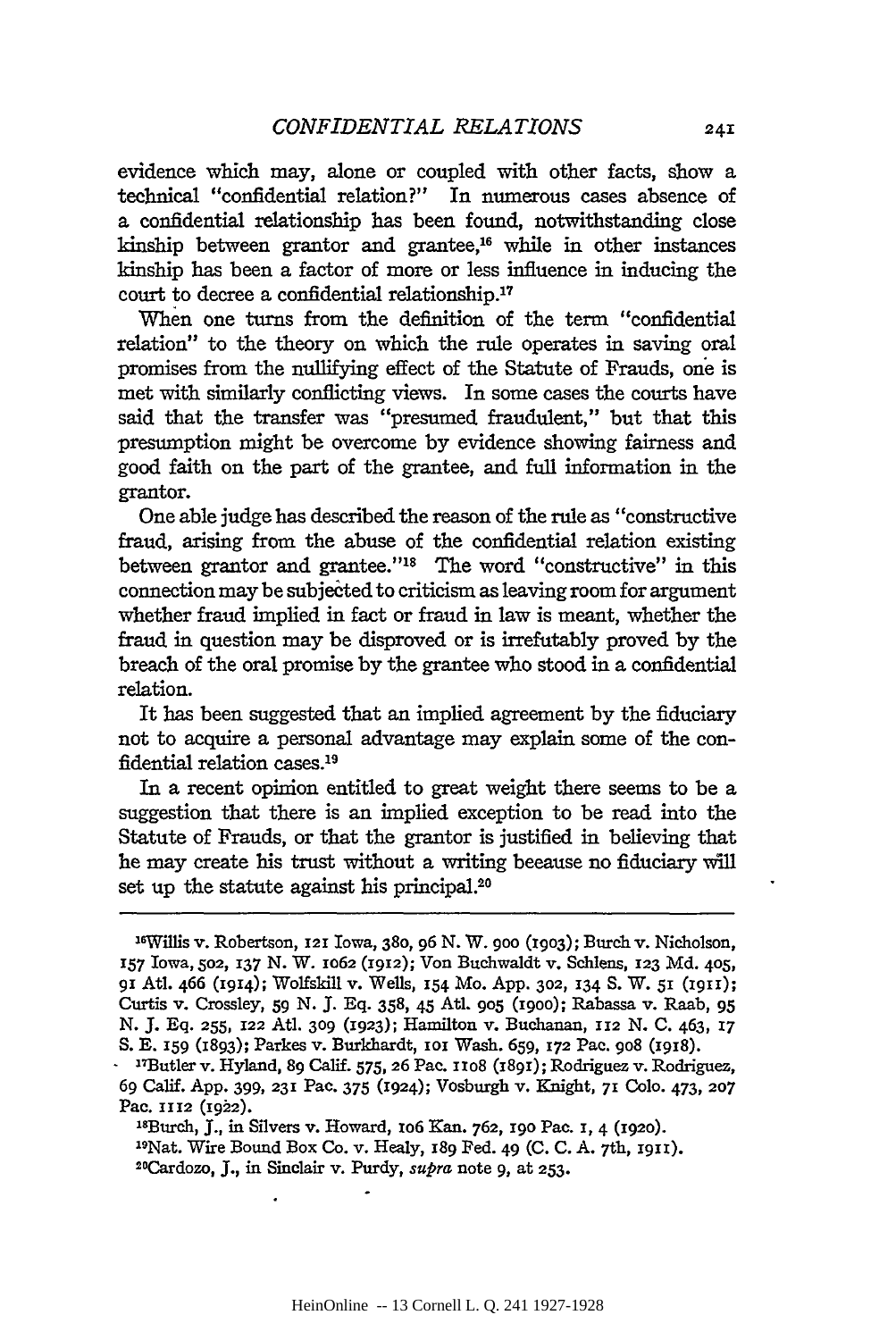In a recent minor court decision in New York the court said **:21**

"In short, it is impossible to define the ground of the intervention of the court more closely perhaps than to say that it is called for whenever the transaction is condemned by the wholesome moral sense, the *mores,* of the community."

Two authorities<sup>22</sup> in the trust field have said that "undue influence" is the explanation of the rule. Apparently they believe that the relationship and the grant on an oral trust are some evidence of the existence of actual undue influence exercised upon the grantor by the grantee. *And* Dean Wigmore has referred the rule to "a presumption of undue influence or of fraud."'

Many courts employ the well worn phrase that "equity will not allow the Statute of Frauds to become an instrument of fraud,"24 as an explanation of the confidential relationship cases of this type. Probably the majority of American courts merely give the result without reasoning. Perhaps the explanation is deemed so obvious as to require no elaboration, or it may be that the courts feel no doubt at all of the result they desire to reach but do not have clear notions of any logical steps by which such result could be justified.

Stewart & Co. v. Marcus, 24 Misc. 86, **207** N. Y. Supp. **685** (Sup. Ct. 1924). <sup>22</sup>Costigan, *Constructive Trusts* (1915) 28 HARV. L. REV. 366, 373<sup>-"</sup>The requirement of active solicitation before charging the legatee or devisee as trustee is apparently the adoption of the view that such solicitation constitutes undue influence which will not make the legacy or devise void, but will justify equity in enforcing a trust against the wielder of the undue influence. The same idea is back of the view that if the relation of special trust and confidence exists between the testator and legatee or devisee, a constructive trust should be enforced."

Scott, *Conveyances Upon Trusts Not Properly Declared* (1924) 37 HARv. L. **REV.** 653, 66I-"Again it is settled that if the transferee procured the conveyance by undue influence, a constructive trust will be raised in favor of the transferor. Thus, if it is shown that there was a confidential relationship existing between the transferor and the transferee at the time of the transfer, and that as a result of an abuse of the confidence reposed in him by the transferor because of this relationship, the transferee was enabled to procure the transfer, a constructive trust will be raised even in the absence of actual fraud... There is no agreement in the cases as to just what constitutes a confidential relationship sufficient to serve as the basis for imposing a constructive trust."

*<sup>235</sup>***WGmORE,** EvnDEmcE **(2d** ed. **1923)** § **2503:** "Where the grantee or other beneficiary of a deed or will is a person who has maintained intimate relations with the grantor or testator, or has drafted or advised the terms of the instrument, a presumption of undue influence or of fraud on the part of the beneficiary has often been applied. But it is not possible to say that any single circumstance or group of facts is the invariable mark of such a presumption, or that there is any uniform rule eapable of application apart from the facts of each case."

Catalini v. Catalini, **124** Ind. 54, 24 N. **E.** 375 (I89O); Hatcher v. Hatcher. *supra* note **8.**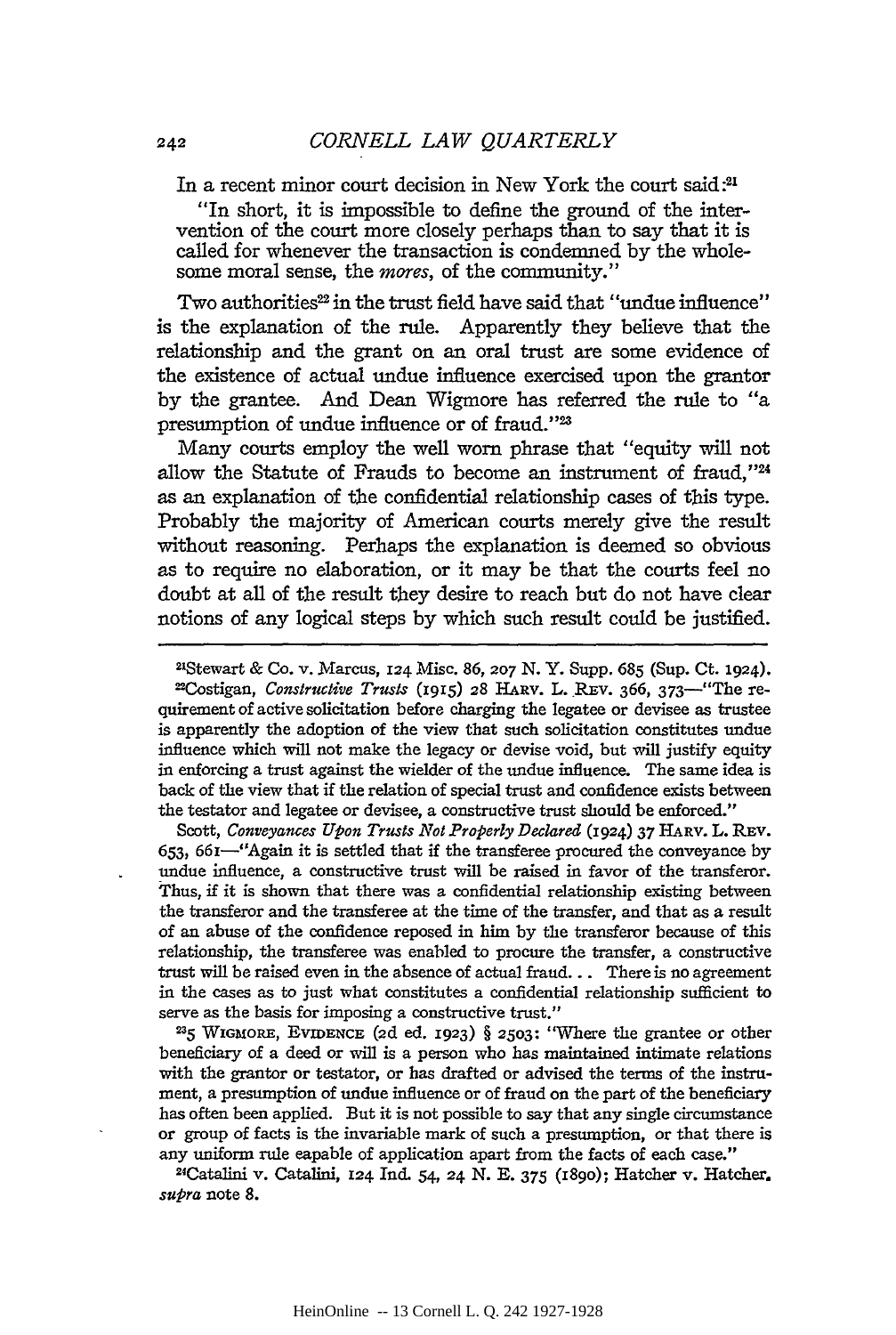Be that as it may, many decisions merely find the confidential relation and the breach of the grantee's promise as facts, and then jump to the constructive trust without more.

Since the fifteenth century courts of equity have held that if one vests the legal or equitable *title* to real or personal property in another under an agreement to hold for the benefit of the transferor, the court will (subject to the Statute of Frauds and Statute of Wills) enforce the claim of the transferor as a use or trust.

Chancery has also long boasted that it regards the substance and not the form. In many situations the property interests of one are by his conduct subjected to the practical control of another, dltho the latter has no title, legal or equitable. In these situations the one vested with control through ability to act on the titleholder, is in as strong a position as a trustee. When he gets that control through the act of the other in extending confidence that the control will be used for unselfish purposes, the one vested with control is in substance a trustee and ought to be treated as such by equity. It is believed that in creating and applying the confidential relation doctrine equity has treated the holder of control as if he were a holder of title.

For example, if A and B are in intimate business relations, B advising A with regard to the management of A's property, and A implicitly following B's advice, B is in a position to buy and sell and lease and mortgage for A just as if B had the legal estate in all A's realty and personalty as trustee for A. B causes the purchases, sales, mortgages and leases for A, not by his (B's) action in making a deed or what not, but by working on A and securing action on the part of A. The whole of A's land and goods is just as much under the influence of B as if B were a trustee of them. B holds a practical power of control which makes him in the view of equity a quasitrustee of all of the things over which his influence extends.

Thus, when B, the confidential adviser of the kind described, takes to himself a deed from A of a part of the property over which B's influence has previously extended, B is in substance taking a conveyance of property which is already trust property. No promise by B to hold it in trust made at the time of the conveyance, or breach of such promise, is necessary to make the property conveyed trust property. It was in substance trust property before the conveyance. B's position after the conveyance is substantially equivalent to that of a strict trustee who by some means gets the title to trust property in his own name with no mention of the trust on the record.

The subsequent conduct of B in seeking to set up the Statute of Frauds and apply the property to his own benefit, is thus strictly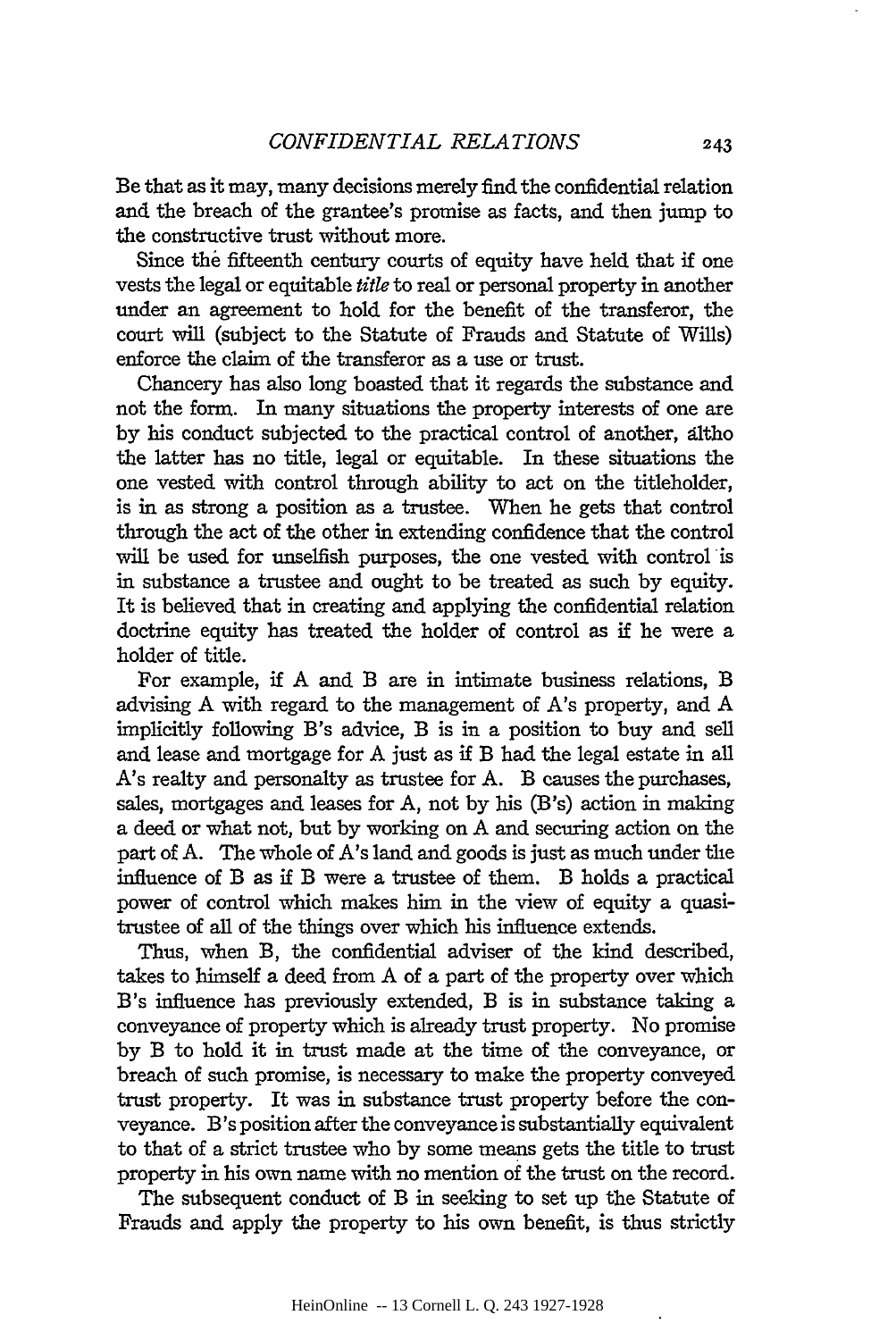244

analogous to a true trustee's misapplication of trust funds. It is in substance a breach of a trust in favor of A which had attached to the property before it was conveyed to B. When a strict trustee has title to property which is identified as trust property, whether the record discloses the trust or not, the trustee is forced **by** equity to carry out his trust. So B should be obliged to respect the equity which attached to the property in favor of **A,** before B got his deed. This quasi-trust, or control accepted for another's benefit, is enforced through a constructive trust, chancery's remedial weapon against all inequitable holding.

If'this theory of "confidential relations" be accepted, it ought to be possible to make the definition of that term more certain than do the existing authorities, heretofore quoted. If a confidential relation is to be a quasi-trust, we ought to find in it the substantial equivalents of the elements of a true trust. The "grantor" and "grantee," of course, always afford possible *cestui* and trustee. But there should be a trust res in this quasi-trust, as there must be in a strict trust. Unless the confidence imposed by the grantor has resulted in giving to the grantee power over some of the property interests of the grantor, there is lacking an essential element. If the facts are merely, as alleged in an Arkansas case, $25$  that the grantor and grantee had been "intimate friends of long standing," that the grantor had reposed "unbounded trust" in the grantee, and that there was "reciprocal trust and confidence," there is no *res* for the quasi-trust. The grantor may have owned no property during the period of reliance. His trust may have been merely a mental attitude. It may not have subjected any specific property interests to the power of the grantee in the manner in which the true trust subjects specific property interests to the control of the trustee.

Even though the trust and confidence exist in the mind of one and are expressed to the person in whom they rest, they should be of no significance as creating a technical confidential relation, unless the property rights of the trusting party are affected. A citizen may have observed a bank president for years, noted his honesty and prudence, and expressed often to the president admiration of his character and works, and yet he ought not to be regarded as in a confidential relation with the president until he has given the president some influence over his business affairs by taking advice about actual transactions, becoming a customer of the bank, or other similar conduct. If a confidential relation is to be a quasi-trust, it should result from confidence expressed in such a way as to affect property rights.

<sup>25</sup> 0'Connor v. Patton, **171** Ark. **626, 286** S. W. **822** (1926).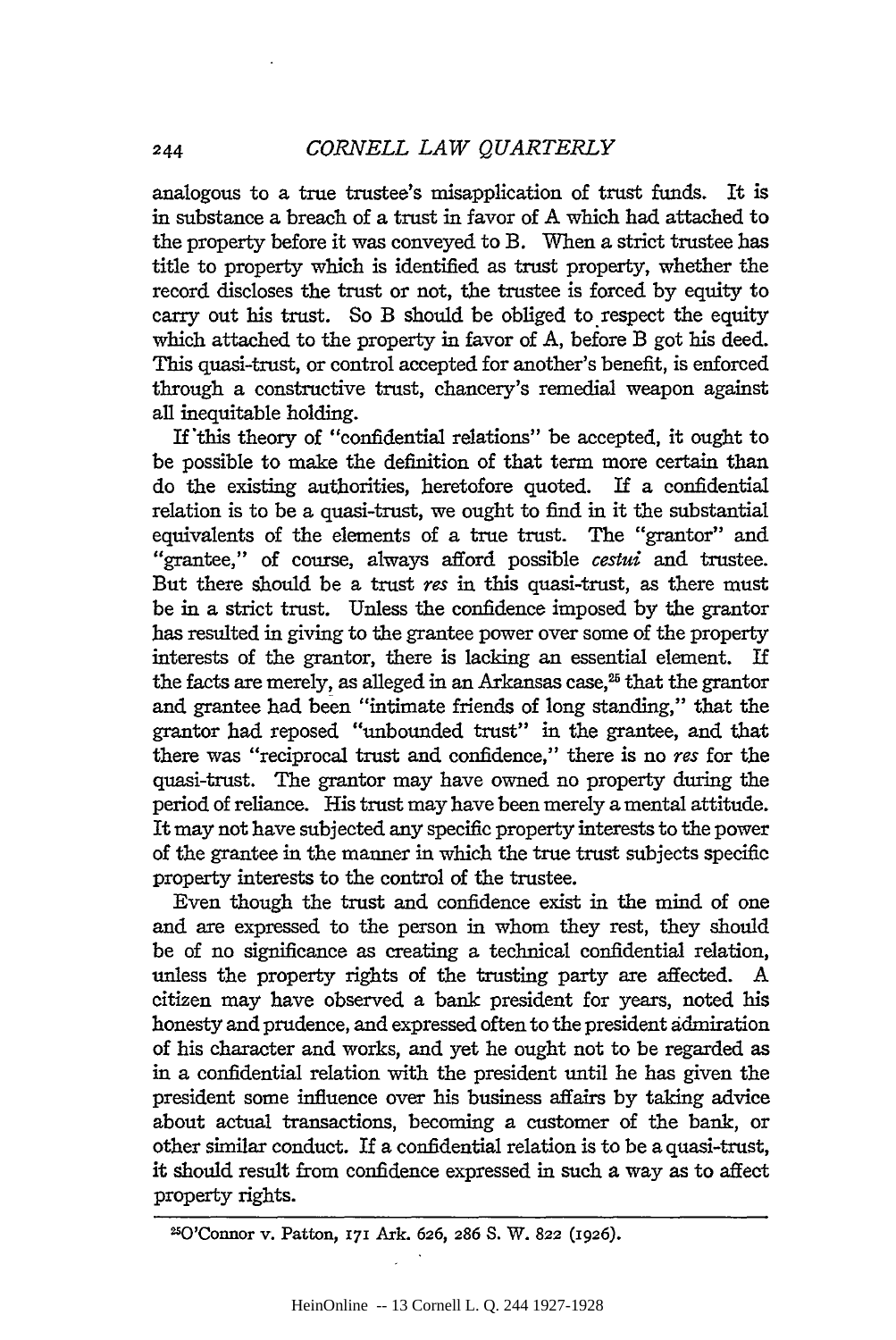Furthermore, not every kind of confidence expressed so as to affect property rights will do. A customer of a food dealer relies on his grocer to furnish wholesome food, and to give honest measure for fair prices. This is trust expressed in conduct which may affect the pocket book of the customer. But this is not the trust and confidence necessary to create a confidential relation of the kind we are considering. The trust and confidence imposed by a *quasi-cestui* in a true confidential relation must be an extraordinary reliance which causes the *quasi-cestui* to drop his guard, abandon formalities, and deal with another in intimacy. It must be the analogue of the reliance which the beneficiary of a technical trust is entitled to place in his trustee. It must, as in the true trust, spring from a requirement of the utmost good faith imposed on the opposite party. A grocer is required to use merely the ordinary care of a reasonably prudent man in dealing with his customer. He and the customer deal at arm's length. At least to some extent *caveat emptor* applies. Even though the customer relies and confides implicitly in the grocer, he is not in a confidential relation with him for the reason that the confidence expressed is of an inferior character.

If the quasi-trust theory is to be followed, it would seem necessary that the expression of confidence of the kind described should continue down to the time of the deed in question, in order that the confidential relation doctrine may be applied. It ought not to be sufficient that previously such confidence existed, if it was violated and thereafter the confidence was withdrawn and the control over the property ceased. The important fact should be the continuance of the requisite trust down to the time of the deed on the oral trust. If an express trust has ended, subsequent transactions between the former trustee and former *cestui* are not subjected to any scrutiny by equity.

Attention has previously been directed to the failure of courts and writers to emphasize the requirement that the confidential relation must be *pre-existing.* If a contemporaneous confidential relation will do, too much is proved. Then the confidential relation doctrine completely negatives the Statute of Frauds. Every grantor on an oral trust has high faith in his grantee and gives the grantee power over the grantor's property. If he did not have such strong confidence, he surely would either refuse to make the deed or would demand that the express trust be stated in writing. The deed proves the existence at the time of the deed of a confidential relation. While logically it may be difficult to differentiate the new and the old confidential relations in the effect which they should produce in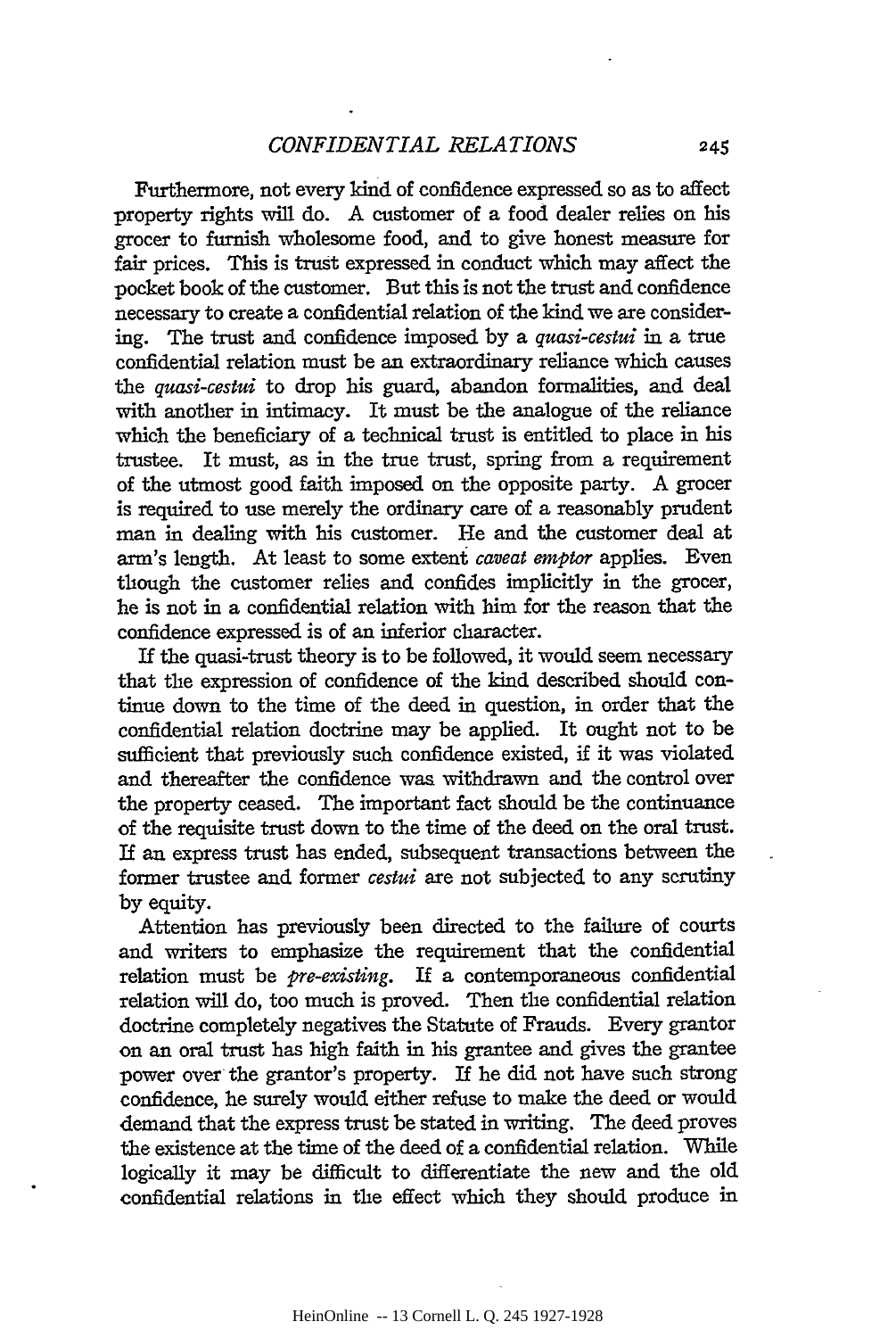equity, it would seem inevitable on grounds of expediency that the courts ought to insist on a preexisting confidential relation in order to save the Statute of Frauds from complete destruction.

A much better way out would be to decree a return of the property to the grantor in all cases of breach of the oral trust,—this on the basis of a constructive trust, and not an express trust. This would be on the theory that it would be inequitable not to restore the grantor to his former position, after the grantee has set up the Statute of Frauds. This is Dean Ames' *restitutio in integrum* doctrine<sup>26</sup> which unfortunately has not been received with favor by the courts. If such a line were followed, the confidential relation doctrine could be abandoned in this department of the law. Bu. assuming that the great majority of the courts are to continue to refuse to see an inequitable holding in the retention of land after setting up the Statute of Frauds, then they surely desire to limit the confidential relation doctrine as above indicated. They must mean, if they are pressed to explain, a confidential relation existing prior to the grant on an oral trust and arising out of a transaction or transactions other than the grant and the negotiations leading up to it.

Dominance is not necessary to the origin of a trust and it should not be a prerequisite to the rise of the quasi-trust or confidential relation. It is not required in order to have an express trust that the trustee should tower over the *cestui* in physical, mental, or moral qualities. They may be on a parity. It is believed that the conception, previously referred to, that there can be no confidential relation without dominance or superiority of position, is due to confusion of thought. The mere fact that A is ignorant and inexperienced, and B educated and skilled in affairs, does not tend to prove that A and B are in a confidential relation. A may have trusted B and given B influence in A's affairs or he may not. If there has been such trust extended and influence acquired, it is immaterial whether the parties were equal or unequal as far as the existence of the confidential relation is concerned. But the disparity is important for another reason. It is evidence from which a finding of undue influence would be justified. If an aged, feeble, ignorant man conveys to an able-bodied, experienced business man, under an oral trust, a court may well treat the facts of disparity and the conveyance as some evidence of actual undue influence, or as raising a presumption of undue influence, or as creating a duty on the grantee to introduce evidence to show good faith, full disclosure and a fair

*<sup>26</sup> Ames, Constructive Trusts Based upon the Breach of an Express Oral Trust of Land* **(1907)** 2o HARv. L. REv. 549.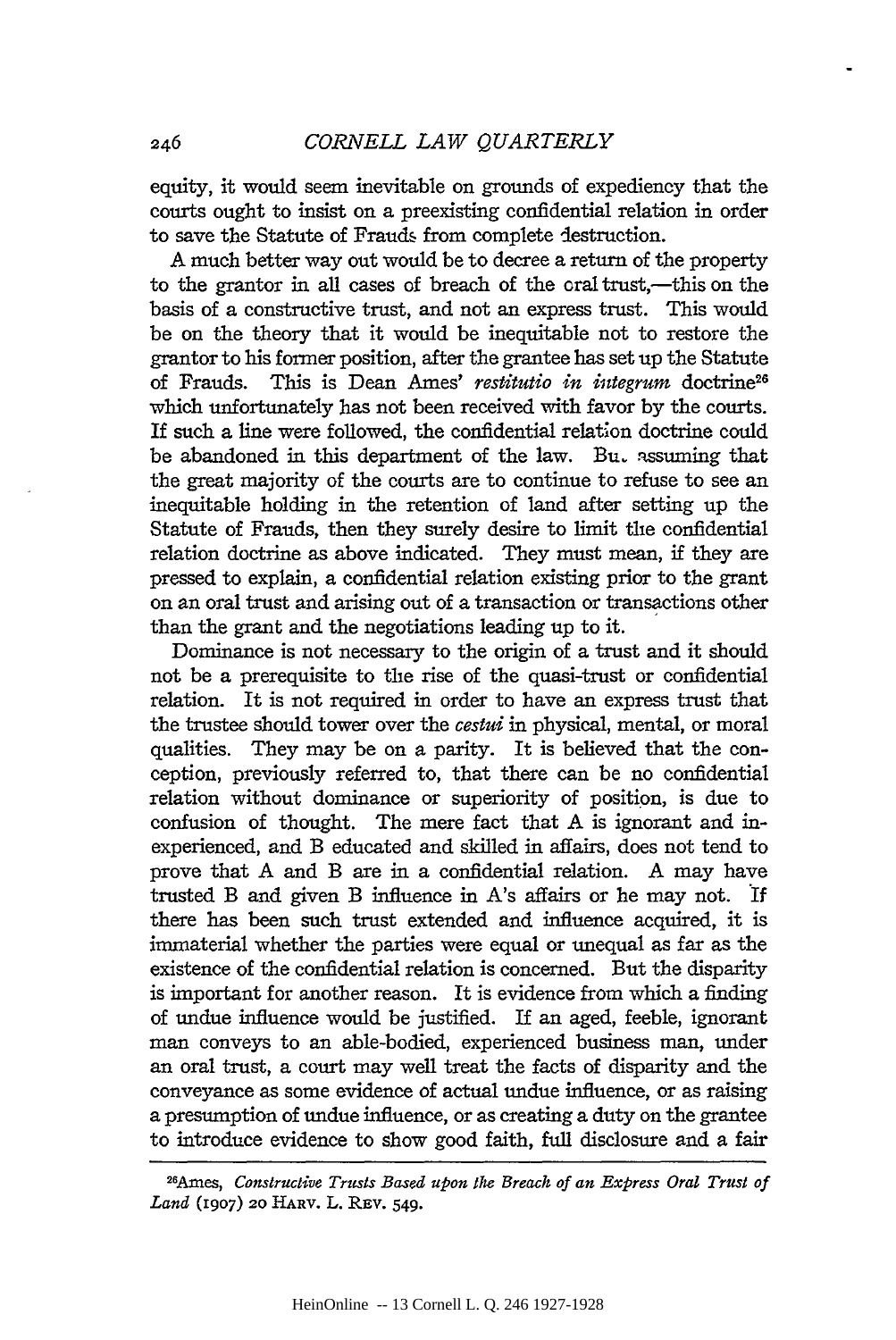/

price. But it is a misnomer to use "confidential relation" to describe the dominant character of the stronger. The stronger may have been trusted so as to come into a confidential relation, but the mere dominance does not show the trusting. There seems to have been a confusion of the quasi-trust and undue influence concepts at this point.

In arguing that dominance is not a relevant factor in determining the *existence* of a confidential relation, the writer does not wish to be understood as stating that, after a confidential relation has been created, superiority of influence on the side of the confidante is not a necessary result, Such superiority is an effect or consequence of the confidential felation, and not a cause of the origin of the confidential relation.

Relationship by blood or marriage between grantor and grantee ought to be significant in proving a confidential relationship only in so far as it shows that the property of the grantor has actually, prior to the deed on oral trust, been under the control of the grantee. Mere kinship does not prove the existence of a spirit of reliance on the good faith and ability of another, nor does it necessarily prove control by one over the property of another. Near relatives frequently are on bad terms and place no trust the one in the other. Many near kinsmen have no business transactions with each other. If actual trust of a high character affecting the grantor's property interests has existed, the fact of close family relationship between grantor and grantee will explain and corroborate the other evidence regarding extension of confidence but the relationship alone will not tend to show the reliance.

It is true that many decisions state that the more intimate family relationships show *ipso facto* a confidential relation. For example, it is often stated that, as a matter of law, a husband stands in a confidential relation to his wife.<sup>27</sup> To the writer it would seem better to explain these cases as instances of unrebutted presumption of fact. Most wives place confidence of the highest type, and of a propertyaffecting nature, in their husbands. Most husbands have in fact the practical control over their wives' property interests which characterize the quasi-trustee. Consequently the mere existence of the relation of man and wife might well be held to be *primafacie* evidence of the existence of a confidential relation. But this presumption should be capable of rebuttal by the husband, if he shows that actually no confidence was extended and no control existed.

<sup>27</sup> Huffme v. Lincoln, **52** Mont. *585,* 16o Pac. **820** (1916).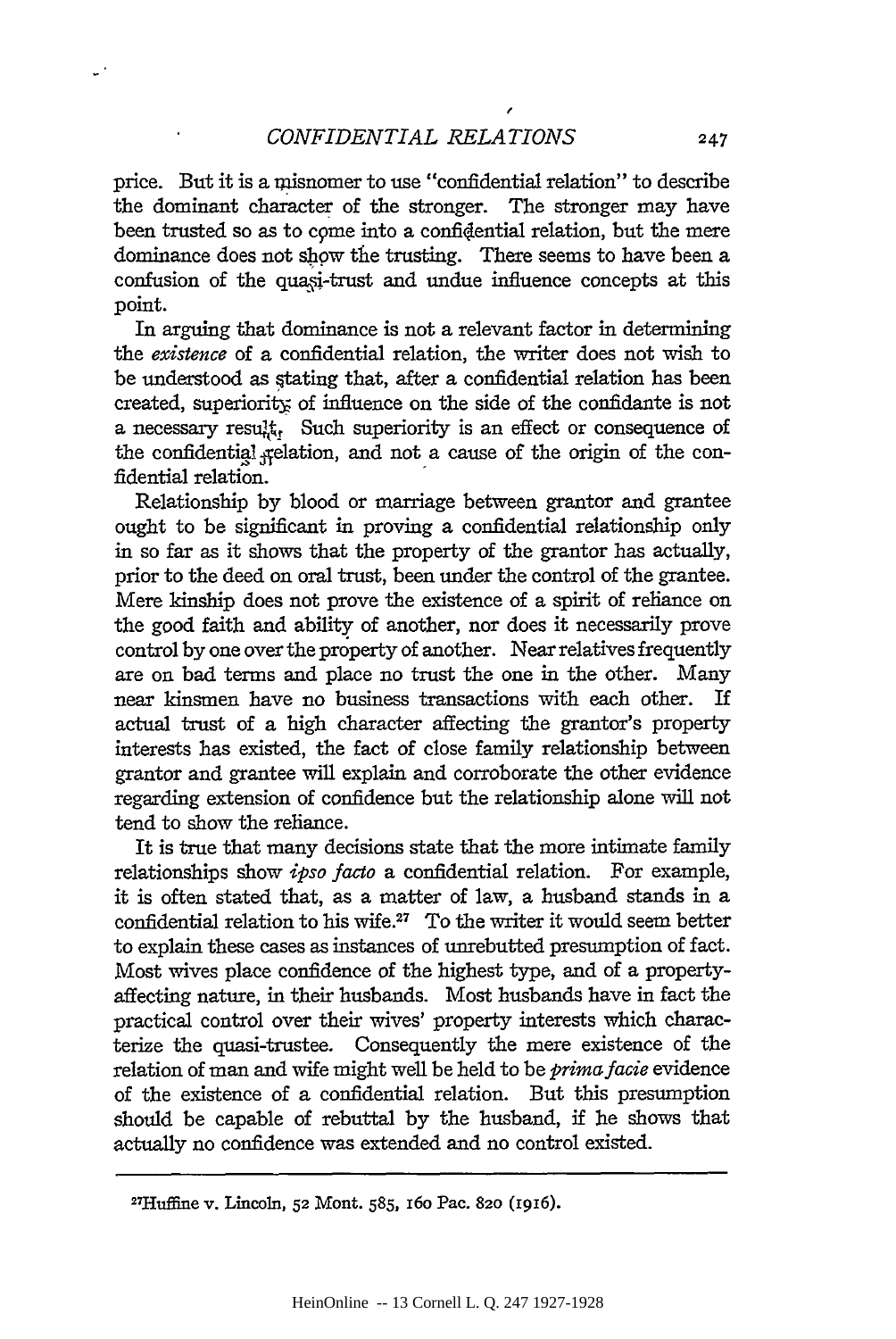To a limited extent parents and husbands have been given, by the common law or statute, property rights in the wages or services of their wives or minor children. And certain rights of guardianship or control over the property of the wives or infant children may likewise be conferred by common law or statute on the parents in the one case and husbands in the other. In so far as there is such property control by virtue of the relationship alone, then mere kinship does prove an intimate relationship of the technical character under discussion, created not by the act of the grantor but by operation of law. This relationship might well be called a "fiduciary relationship." It does not arise from actual confidence extended but from a duty created by law.

To the writer it has seemed desirable to use the terms "fiduciary" and "confidential" to distinguish two separate types of relationships. The former term might well be reserved for relations which have distinct names and compartments in the law, as, for example, the trust, agency, guardianship, etc. While the latter might be applied to that large miscellaneous list of cases where actual trust and confidence of a high type creates a corresponding duty, but where no tag or label can be given to the relationghip except the broad term confidential relationship. Thus used, the term "fiduciary" would lay emphasis on intimacy arising from the innate character of certain fixed institutions, while "confidential" would stress intimacy having its origin in the attitude of a party himself.

Two other explanations of the theory of operation of the confidential relation rule may be urged with some force, although they do not seem as satisfactory as the reason offered above.

In strict trusts equity has two fundamental doctrines, namely, **(i)** the trustee must act solely in the interest of the *cestui que trust,* and never in the trust administration accept a personal benefit aside from his commissions; (2) when the trustee and *cestui que trust* contract or the *cestui* conveys property to the trustee, the burden is on the trustee to show the fairness of the contract or transfer.

The former rule arises from knowledge that if the interests competing for the trustee's attention are those of the *cestui* and of the trustee personally, the trustee will often out of the weakness of human nature, prefer his own advantage to that of the beneficiary. It is a rule of policy to force the trustee to single-minded loyalty to his trust. The penalty for its violation is that the *cestui que trust* may, at his option, treat the trustee as a constructive trustee of the private gain the trustee has made in administering the trust, irrespective of proof by the trustee of his good faith or the lack of injury to the *cestui.*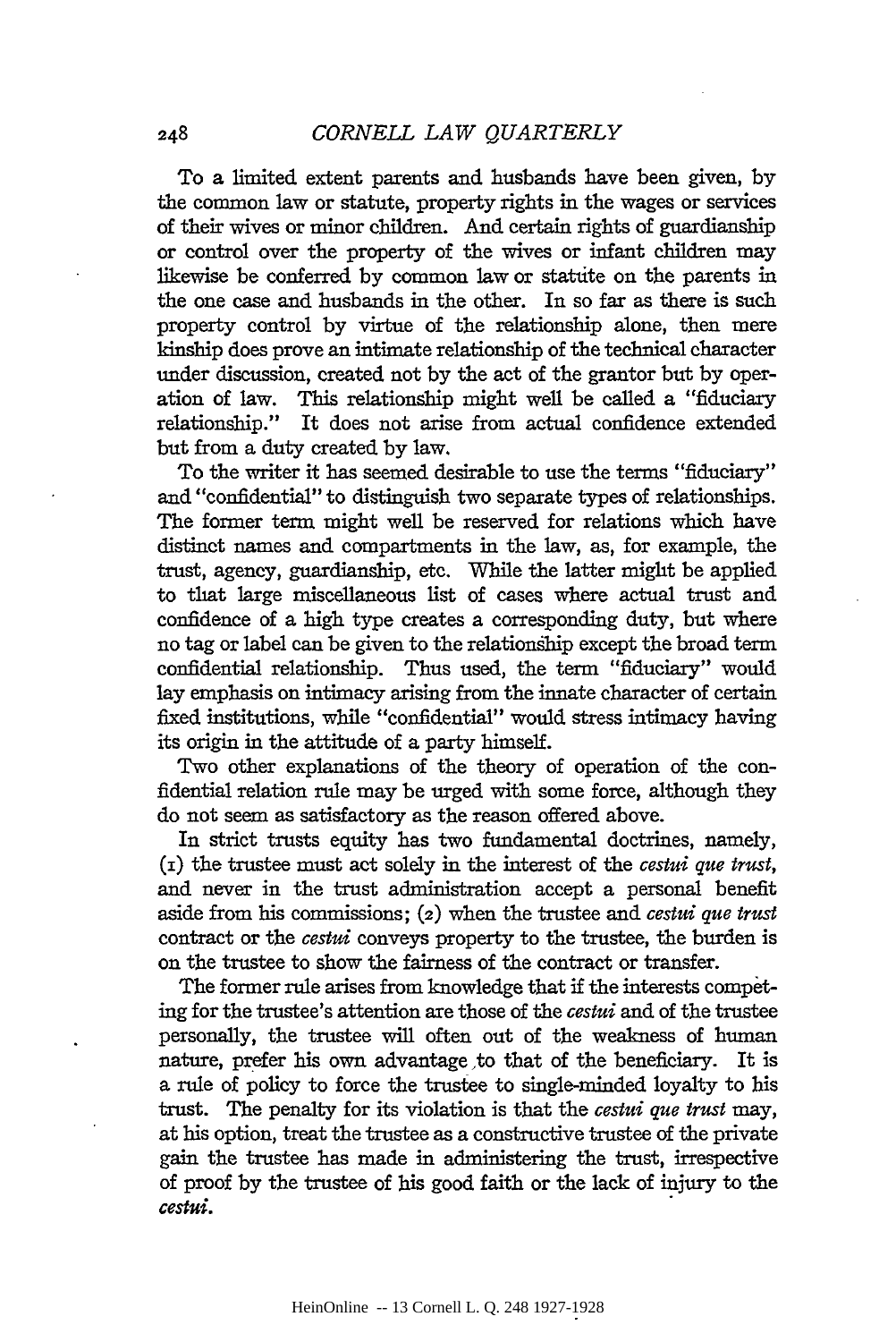The second rule is designed to prevent imposition on the *cestui* by the trustee. The former is generally superior in knowledge as to the value of the *cestui que trust's* interest. The *cestui que trust* naturally expects that he may confide in the trustee and rely on his honesty. These advantages which the trustee has over the *cestui* make it easy for him to defraud the *cestui.* History shows many cases of actual imposition. To guard the *cestui que trust* against this danger, equity places a burden on the trustee to show the fairness of the transaction between himself and the beneficiary. Equity does not declare the transaction void, or voidable in all events by the *cestui.* It makes the trustee a constructive trustee of the property received from the *cestui que trust,* unless the trustee sustains the burden of proving the transfer fair.

It is common knowledge that equity has applied these two doctrines to situations outside the realm of strict trusts where analogous circumstances exist and the same results are to be accomplished.

The no-profit-in-trust-administration rule has been applied to agents, executors, administrators, attorneys, directors of corporations, guardians, and others who are not strict trustees but whose functions are like those of the trustee in that they act for others and are entrusted with power over, and title to or possession of, things to be used for the advantage of another. These quasi-trustees have well recognized distinct names and classifications in the law. There are also many transactions, situations and dealings which cannot be tagged or placed in a particular compartment of the law, but which nevertheless show a status of reliance on the integrity and skill of another. The one trusted has received communications and information, rendered services and given advice in a way analogous to the transactions which occur in trusts and agencies. The one trusted in a loose way acts for the other and has the power to affect the latter's financial interests. Equity applies this no-profit rule to all these fiduciaries from the strict trustee down to the most remote quasi-trustee in order to encourage fidelity and loyalty.

The presumed-fraud-in-superior-to-inferior transaction rule is likewise administered where the relationship is a quasi-trust having a distinct name in the law, as for example, agency and guardianship; and in the looser, vaguer relationships without a separate tag or pigeon-hole in the analysis of legal relations. So long as there is trust reposed on the one side and superiority of influence on the other, there is need for scrutiny of transactions between the two parties, no matter what names the parties may bear in digest or dictionary.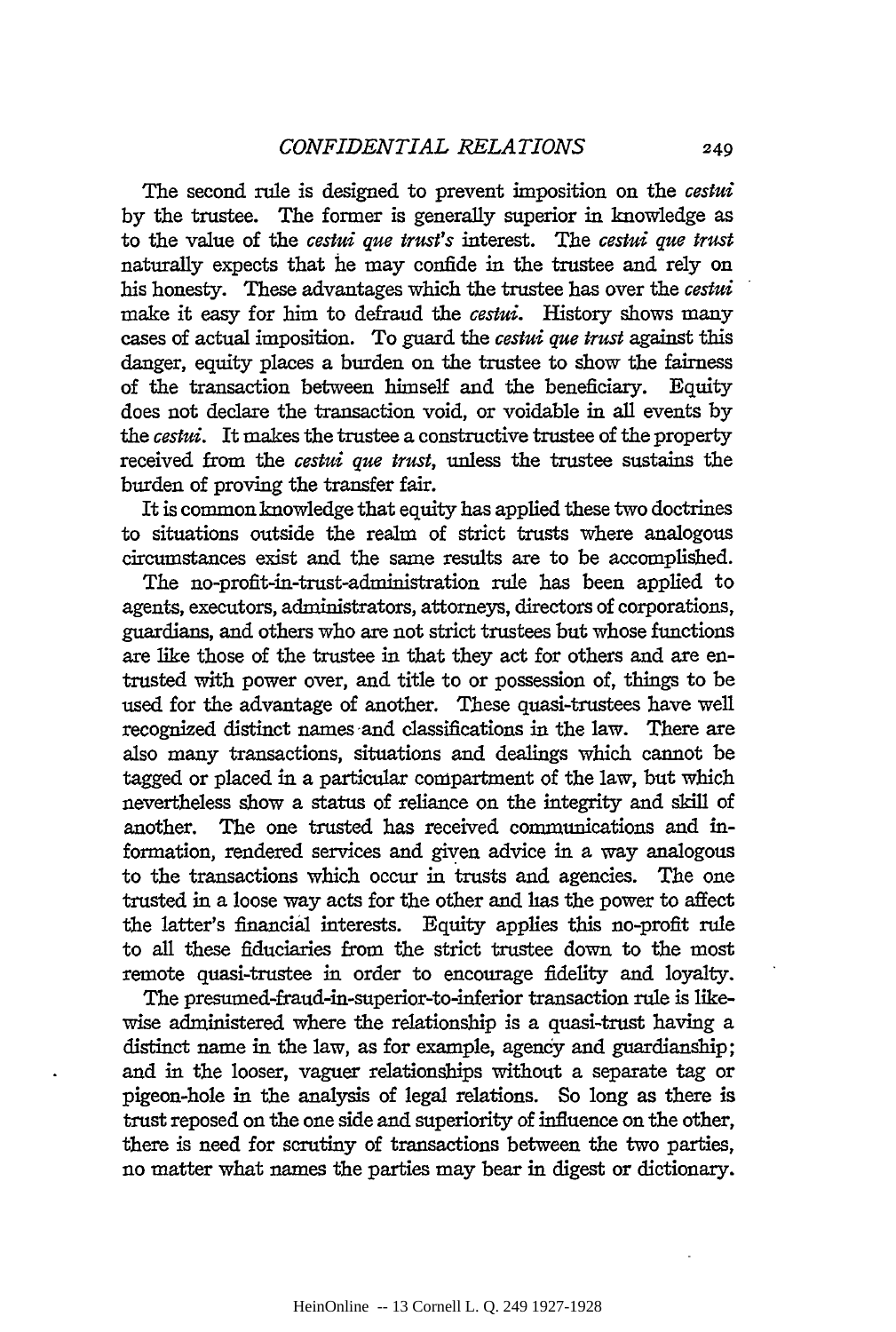If A, standing in a confidential relation with B, conveys land to B, under an oral promise by B to hold the land in trust for A, and later B repudiates his promise and sets up the Statute of Frauds, have we a case of  $(i)$  attempted misappropriation of trust property, or  $(2)$ attempted profit in trust administration, or **(3)** a conveyance from inferior to superior? If  $(I)$ , the property in question is restored to the plaintiff because it was the subject matter of a quasi-trust which existed before the conveyance by A to B and which equity enforces as a constructive trust. If  $(z)$ , if would seem that, to put it in the usual way, there would be a conclusive presumption of fraud, or, to put it in another manner, A could charge B as a constructive trustee of the land for A, regardless of the Statute of Frauds and regardless of any proof B might offer as to fairness. If (3), the usual phraseology applicable would seem to be that there was a rebuttable presumption of fraud and that the burden was on B to show the fairness of the transaction, or, in other words, that A could charge B as a constructive trustee only if B failed to show A had freely conveyed with full knowledge of all relevant facts and that the consideration, if any was intended to pass, was adequate.

For the reasons previously stated the writer believes theory  $(i)$ is the most natural and reasonable.

It may be argued that what B in the illustration is doing is attempting to get a profit for himself in setting up the Statute of Frauds.<sup>28</sup> Here the emphasis is placed on B's act of repudiation of his promise and pleading the Statute. No stress is laid on the transfer itself as *per* se having any effect. The argument is that one who was prior to the deed already a trustee or quasi-trustee is disabled from getting private advantage by raising rules of law or statutes which would be available to the non-fiduciary. This is perhaps the view expressed in the New York decision previously referred to.29 To this argument an answer can be made, namely, that the no-profit-in-trust-administration rule is aimed against acquisition by the trustee of non-trust property through third persons in the course of the administration and not against a breach of trust in appropriating the trust property itself. And, of course, a reply to this answer may well be that the proponents of theory (2) do not accept the thesis that the property of the one extending confidence is quasi-trust property before the deed on oral trust. They may well allege that a confidential relation does not involve a res but rather only two

**<sup>28</sup> Story** seems to have accepted this theory: STORY, **EQUITY** JURISPRUDENCE (i4th ed. 1918) § 446.

<sup>2</sup> Sinclair v. Purdy, *supra* note 9.